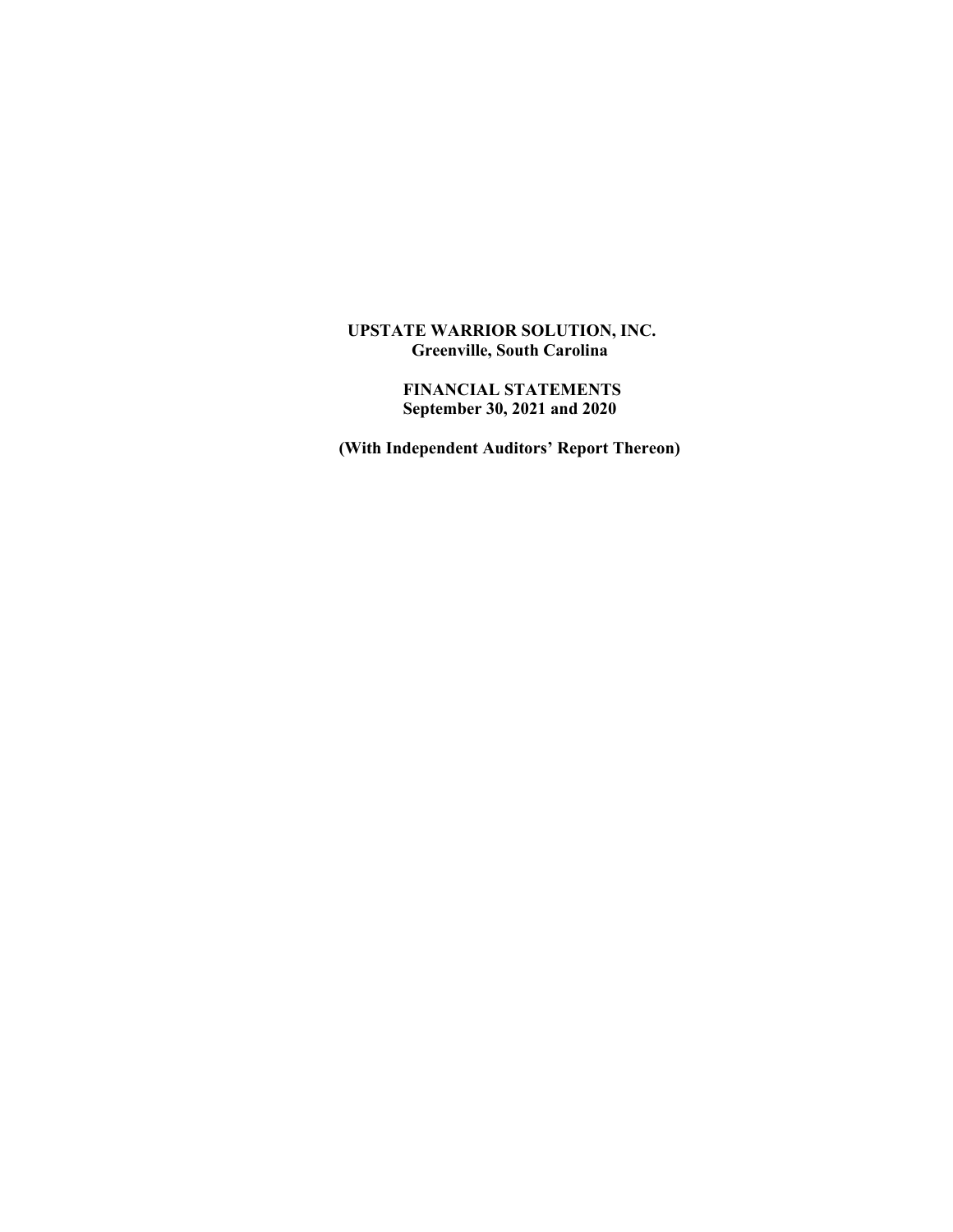# **UPSTATE WARRIOR SOLUTION, INC. GREENVILLE, SOUTH CAROLINA Table of Contents September 30, 2021 and 2020**

| <b>Exhibit</b> |          |
|----------------|----------|
| $\mathbf A$    |          |
| B              |          |
| C              |          |
| D              |          |
|                | $6 - 12$ |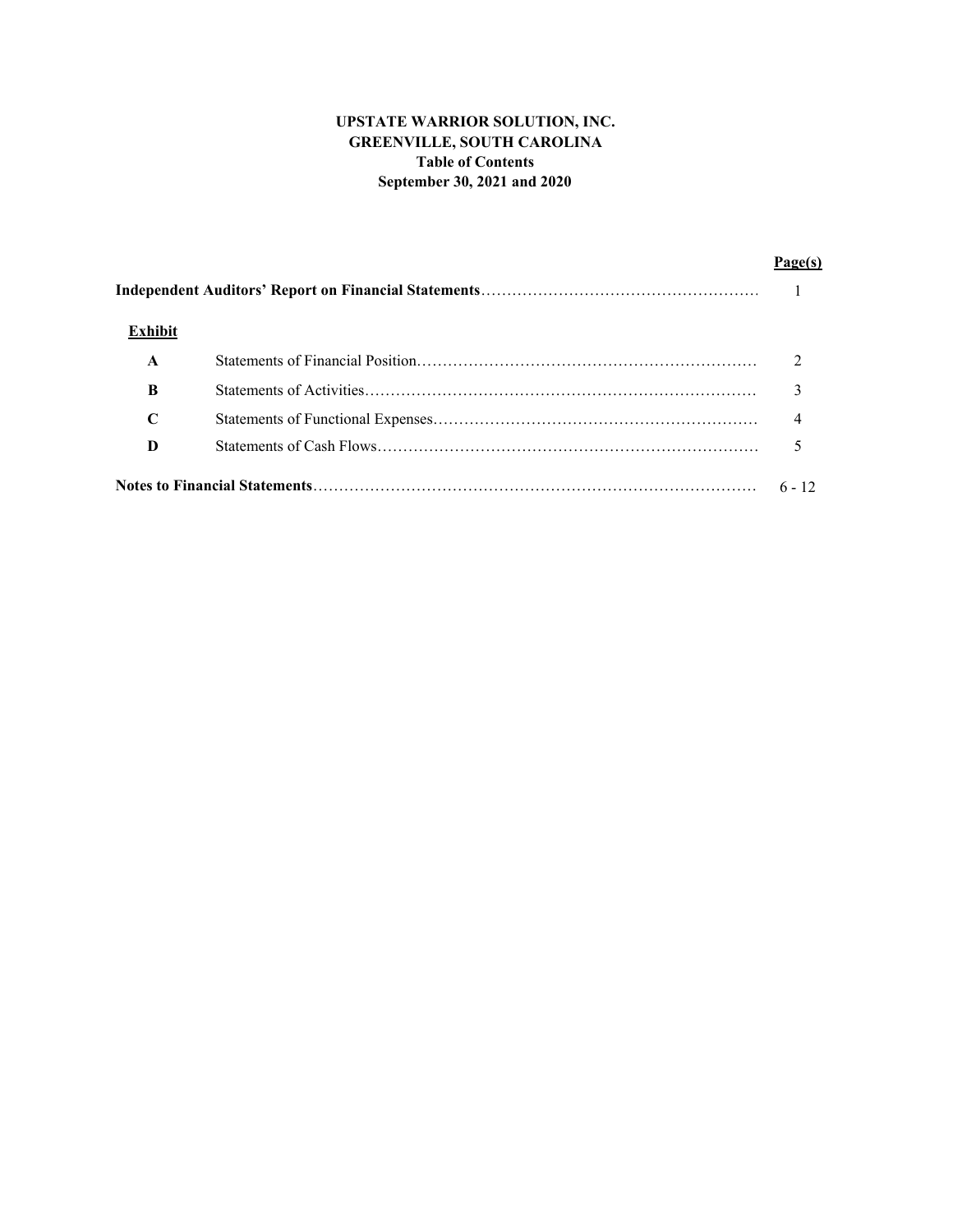

& COMPANY CPAS

# **INDEPENDENT AUDITORS' REPORT**

Board of Directors Upstate Warrior Solution, Inc. Greenville, South Carolina

### **Report on the Financial Statements**

We have audited the accompanying statements of financial position of Upstate Warrior Solution, Inc. (the "Organization") (a nonprofit organization), as of September 30, 2021 and 2020, and the related statements of activities, functional expenses, and cash flows for the years then ended, and the related notes to the financial statements.

### **Management's Responsibility for the Financial Statements**

Management is responsible for the preparation and fair presentation of these financial statements in accordance with accounting principles generally accepted in the United States of America; this includes the design, implementation, and maintenance of internal control relevant to the preparation and fair presentation of the financial statements that are free from material misstatement, whether due to fraud or error.

#### **Auditors' Responsibility**

Our responsibility is to express an opinion on these financial statements based on our audit. We conducted our audit in accordance with auditing standards generally accepted in the United States of America. Those standards require that we plan and perform the audit to obtain reasonable assurance about whether the financial statements are free from material misstatement.

An audit involves performing procedures to obtain audit evidence about the amounts and disclosures in the consolidated financial statements. The procedures selected depend on the auditor's judgment, including the assessment of the risks of material misstatement of the financial statements, whether due to fraud or error. In making those risk assessments, the auditor considers internal control relevant to the entity's preparation and fair presentation of the financial statements in order to design audit procedures that are appropriate in the circumstances, but not for the purpose of expressing an opinion on the effectiveness of the entity's internal control. Accordingly, we express no such opinion. An audit also includes evaluating the appropriateness of accounting policies used and the reasonableness of significant accounting estimates made by management, as well as evaluating the overall presentation of the financial statements.

We believe that the audit evidence we have obtained is sufficient and appropriate to provide a basis for our audit opinion.

#### **Opinion**

In our opinion, the financial statements referred to above present fairly, in all material respects, the financial position of Upstate Warrior Solution, Inc. as of September 30, 2021 and 2020, and the changes in its net assets and its cash flows for the years then ended in conformity with accounting principles generally accepted in the United States of America.

Martin Smith and Company CPAs PA

February 11, 2022 Greenville, South Carolina

> *Member: American Institute of Certified Public Accountants • South Carolina Association of Certified Public Accountants*  1212 Haywood Road, Bldg. 100 • Greenville, South Carolina 29615 • (864) 232-1040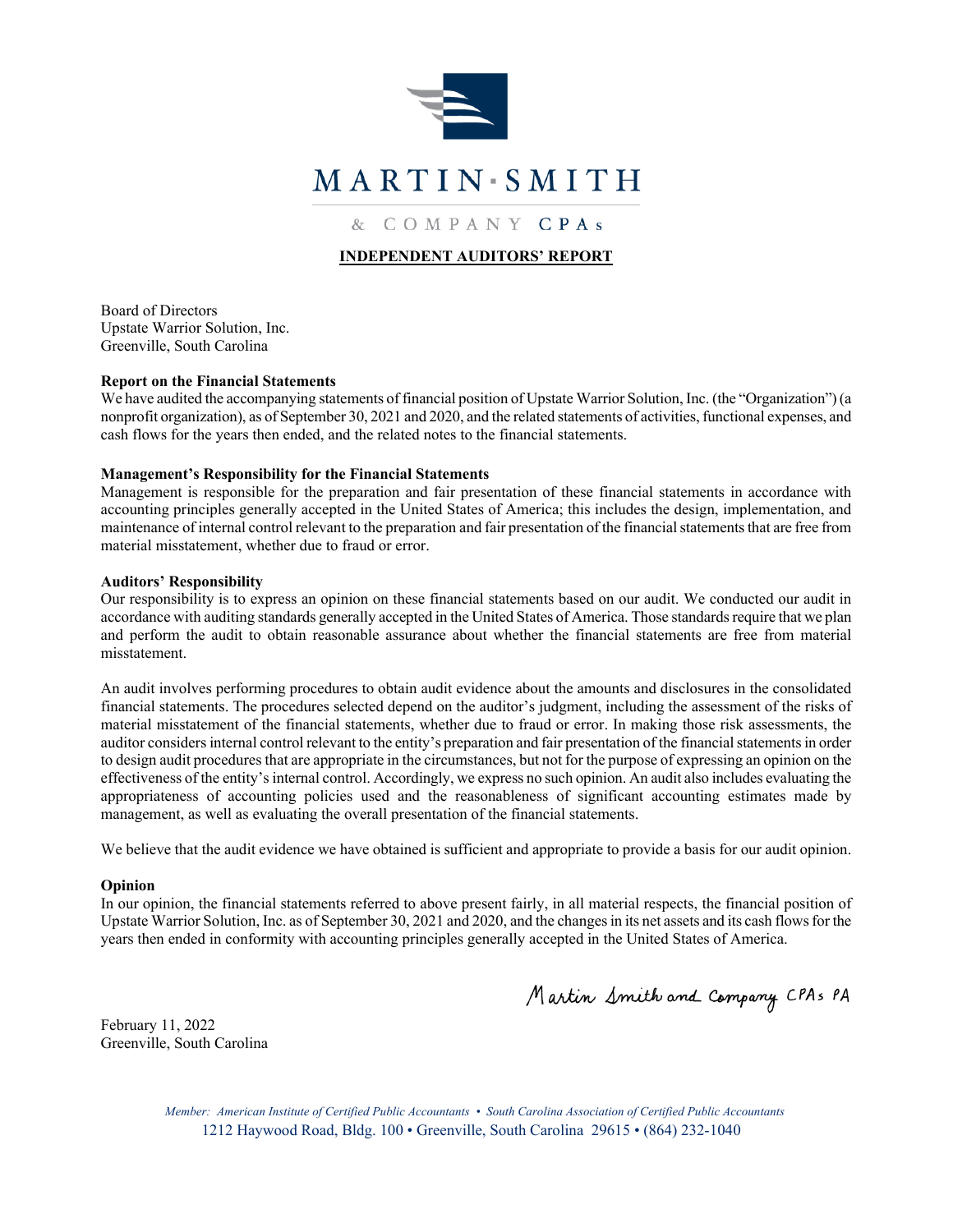# **EXHIBIT A**

# **UPSTATE WARRIOR SOLUTION, INC. STATEMENTS OF FINANCIAL POSITION September 30, 2021 and 2020**

|                                     | 2021            | 2020          |
|-------------------------------------|-----------------|---------------|
| <b>ASSETS</b>                       |                 |               |
| Cash and cash equivalents           | \$<br>1,408,673 | \$<br>529,835 |
| Investments                         | 191,513         | 163,350       |
| Accounts receivable                 | 31,755          | 10,423        |
| Capital campaign pledges receivable | 645,000         |               |
| Grants receivable                   | 133,998         | 81,148        |
| Deposits                            | 847             | 847           |
| Land held for sale                  | 16,000          | 16,000        |
| Property and equipment, net         |                 | 770           |
| Total assets                        | 2,427,786       | \$<br>802,373 |

## **LIABILITIES AND NET ASSETS**

| Accounts payable and accrued expenses | \$<br>76,907 | \$ | 69,293  |
|---------------------------------------|--------------|----|---------|
| Deferred revenue                      | 27,654       |    | 37,305  |
| Notes payable                         | 144,542      |    | 144,835 |
| <b>Total liabilities</b>              | 249,103      |    | 251,433 |
| Net assets:                           |              |    |         |
| Without donor restrictions            | 450,565      |    | 200,812 |
| With donor restrictions               | 1,728,118    |    | 350,128 |
| Total net assets                      | 2,178,683    |    | 550,940 |
| Total liabilities and net assets      | 2,427,786    | S  | 802,373 |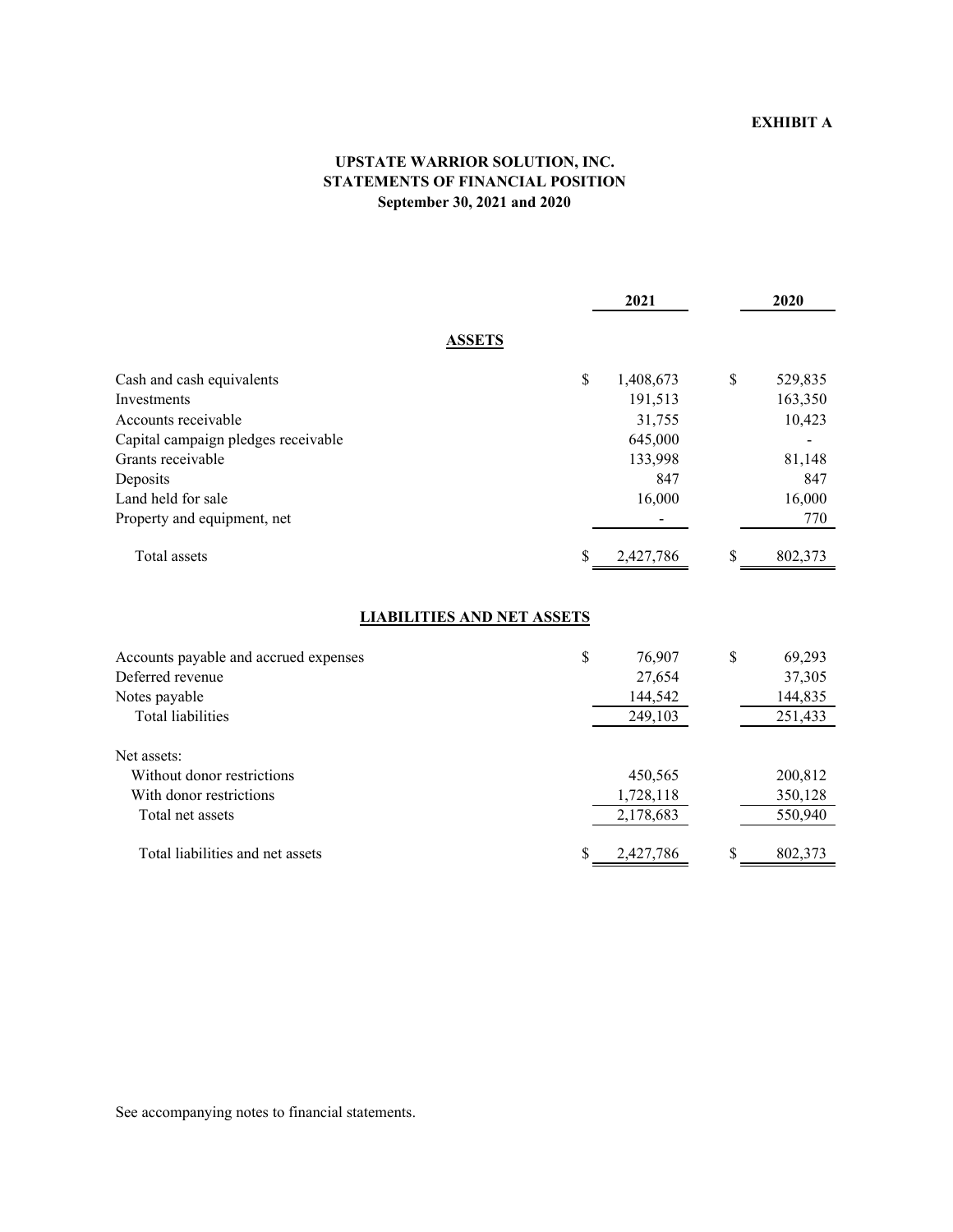# **UPSTATE WARRIOR SOLUTION, INC. STATEMENTS OF ACTIVITIESFor the Years Ended September 30, 2021 and 2020**

|                                       | 2021 |                                             |               |                                          | 2020          |    |                                             |               |                                          |               |              |
|---------------------------------------|------|---------------------------------------------|---------------|------------------------------------------|---------------|----|---------------------------------------------|---------------|------------------------------------------|---------------|--------------|
|                                       |      | <b>Without Donor</b><br><b>Restrictions</b> |               | <b>With Donor</b><br><b>Restrictions</b> | <b>Total</b>  |    | <b>Without Donor</b><br><b>Restrictions</b> |               | <b>With Donor</b><br><b>Restrictions</b> |               | <b>Total</b> |
| Revenue and support:                  |      |                                             |               |                                          |               |    |                                             |               |                                          |               |              |
| Corporate donations                   | \$   | 121,664                                     | <sup>\$</sup> |                                          | \$<br>121,664 | \$ | 177,540                                     | <sup>\$</sup> |                                          | <sup>\$</sup> | 177,540      |
| Individual donations                  |      | 287,058                                     |               |                                          | 287,058       |    | 269,515                                     |               |                                          |               | 269,515      |
| Grants                                |      | 201,952                                     |               | 874,190                                  | 1,076,142     |    |                                             |               | 591,825                                  |               | 591,825      |
| Endowment contributions               |      |                                             |               |                                          |               |    |                                             |               | 102,600                                  |               | 102,600      |
| Fundraising event income              |      | 269,816                                     |               | 1,346,500                                | 1,616,316     |    | 121,244                                     |               |                                          |               | 121,244      |
| Donated services, material and space  |      | 37,903                                      |               |                                          | 37,903        |    | 25,165                                      |               |                                          |               | 25,165       |
| Sublease income                       |      | 24,042                                      |               |                                          | 24,042        |    | 23,416                                      |               |                                          |               | 23,416       |
| Other net investment income           |      | 28,508                                      |               |                                          | 28,508        |    | 7,535                                       |               |                                          |               | 7,535        |
| Net assets released from restrictions |      | 842,700                                     |               | (842,700)                                |               |    | 707,928                                     |               | (707, 928)                               |               |              |
| Total revenue and support             |      | 1,813,643                                   |               | 1,377,990                                | 3,191,633     |    | 1,332,343                                   |               | (13, 503)                                |               | 1,318,840    |
| Other costs and expenses:             |      |                                             |               |                                          |               |    |                                             |               |                                          |               |              |
| Program services                      |      | 1,416,608                                   |               |                                          | 1,416,608     |    | 1,227,943                                   |               |                                          |               | 1,227,943    |
| Supporting services:                  |      |                                             |               |                                          |               |    |                                             |               |                                          |               |              |
| Management and general                |      | 86,006                                      |               |                                          | 86,006        |    | 78,801                                      |               |                                          |               | 78,801       |
| Fundraising                           |      | 61,276                                      |               |                                          | 61,276        |    | 62,830                                      |               |                                          |               | 62,830       |
| Total other costs and expenses        |      | ,563,890                                    |               | $\blacksquare$                           | 1,563,890     |    | 1,369,574                                   |               | $\blacksquare$                           |               | 1,369,574    |
| Changes in net assets                 |      | 249,753                                     |               | 1,377,990                                | 1,627,743     |    | (37,231)                                    |               | (13,503)                                 |               | (50, 734)    |
| Net assets at beginning of year       |      | 200,812                                     |               | 350,128                                  | 550,940       |    | 238,043                                     |               | 363,631                                  |               | 601,674      |
| Net assets at end of year             | \$   | 450,565                                     | S.            | 1,728,118                                | 2,178,683     | S  | 200,812                                     |               | 350,128                                  |               | 550,940      |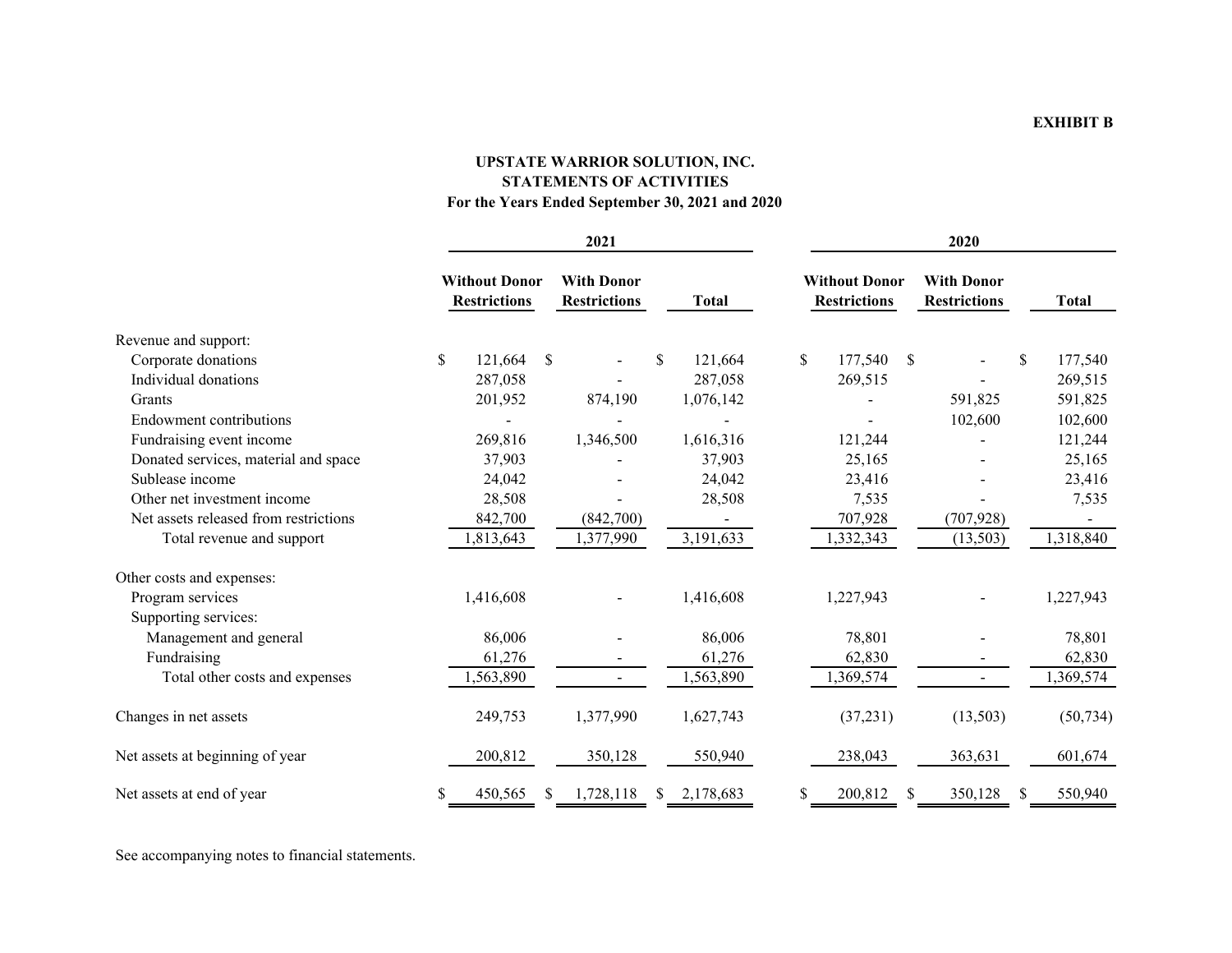#### **EXHIBIT C**

# **UPSTATE WARRIOR SOLUTION, INC. STATEMENTS OF FUNCTIONAL EXPENSES For the Years Ended September 30, 2021 and 2020**

|                                        | 2021                       |                           |                    |              | 2020                       |                           |                    |              |  |
|----------------------------------------|----------------------------|---------------------------|--------------------|--------------|----------------------------|---------------------------|--------------------|--------------|--|
|                                        |                            | <b>Support Services</b>   |                    |              |                            | <b>Support Services</b>   |                    |              |  |
|                                        | Program<br><b>Services</b> | Management<br>and General | <b>Fundraising</b> | <b>Total</b> | Program<br><b>Services</b> | Management<br>and General | <b>Fundraising</b> | <b>Total</b> |  |
| Payroll and benefits<br>S              | 775,574 \$                 | 37,927<br>\$              | 46,528 \$          | 860,029 \$   | 689,647 \$                 | 34,709 \$                 | 30,182 \$          | 754,538      |  |
| Fellowship stipends and contract labor | 134,315                    |                           |                    | 134,315      | 128,222                    |                           |                    | 128,222      |  |
| Quality of life                        | 5,164                      |                           |                    | 5,164        | 4,526                      |                           |                    | 4,526        |  |
| Employment program                     | 3,154                      |                           |                    | 3,154        | 1,239                      |                           |                    | 1,239        |  |
| Outdoor program                        | 2,400                      |                           |                    | 2,400        | 1,425                      |                           |                    | 1,425        |  |
| Healthcare and benefits program        | 1,624                      |                           |                    | 1,624        | 1,000                      |                           |                    | 1,000        |  |
| Housing program                        | 21,185                     |                           |                    | 21,185       | 2,023                      |                           |                    | 2,023        |  |
| Education program                      | 3,649                      |                           |                    | 3,649        | 1,500                      |                           |                    | 1,500        |  |
| Training program                       | 12,172                     |                           |                    | 12,172       | 3,842                      |                           |                    | 3,842        |  |
| Outreach/mentor program                | 9,378                      |                           |                    | 9,378        | 6,269                      |                           |                    | 6,269        |  |
| Family outreach program                | 23,836                     |                           |                    | 23,836       | 4,785                      |                           |                    | 4,785        |  |
| Community engagement program           | 43,846                     |                           |                    | 43,846       | 17,805                     |                           |                    | 17,805       |  |
| Crisis support                         |                            |                           |                    |              | 450                        |                           |                    | 450          |  |
| COVID-19 emergency fund                | 21,933                     |                           |                    | 21,933       | 57,592                     |                           |                    | 57,592       |  |
| Mission 85 program                     | 90,375                     |                           |                    | 90,375       | 104,731                    |                           |                    | 104,731      |  |
| Fundraising expense                    | 6,151                      |                           |                    | 6,151        |                            |                           |                    |              |  |
| Advertising and promotion              | 12,195                     | 686                       | 2,061              | 14,942       | 4,774                      | 298                       | 895                | 5,967        |  |
| Office expense                         | 34,457                     | 14,543                    | 3,356              | 52,356       | 30,728                     | 12,969                    | 2,993              | 46,690       |  |
| Computer and internet expense          | 18,423                     | 2,851                     | 659                | 21,933       | 15,050                     | 2,329                     | 538                | 17,917       |  |
| Travel, meals, and entertainment       | 15,703                     | 2,139                     |                    | 17,842       | 9,920                      | 1,482                     |                    | 11,402       |  |
| Insurance                              | 20,293                     | 7,130                     |                    | 27,423       | 22,292                     | 7,833                     |                    | 30,125       |  |
| Event and hosting                      | 26,704                     |                           | 3,675              | 30,379       |                            |                           | 23,567             | 23,567       |  |
| Program supplies                       | 14,106                     |                           |                    | 14,106       | 3,191                      |                           |                    | 3,191        |  |
| Professional fees                      | 57,904                     | 14,354                    | 3,313              | 75,571       | 49,764                     | 12,336                    | 2,847              | 64,947       |  |
| Rent expense                           | 61,297                     | 6,376                     | 1,684              | 69,357       | 65,805                     | 6,845                     | 1,808              | 74,458       |  |
| Depreciation expense                   | 770                        |                           |                    | 770          | 1,363                      |                           |                    | 1,363        |  |
| S                                      | 1,416,608 \$               | 86,006 \$                 | 61,276 \$          | 1,563,890 \$ | 1,227,943 \$               | 78,801 \$                 | 62,830 \$          | 1,369,574    |  |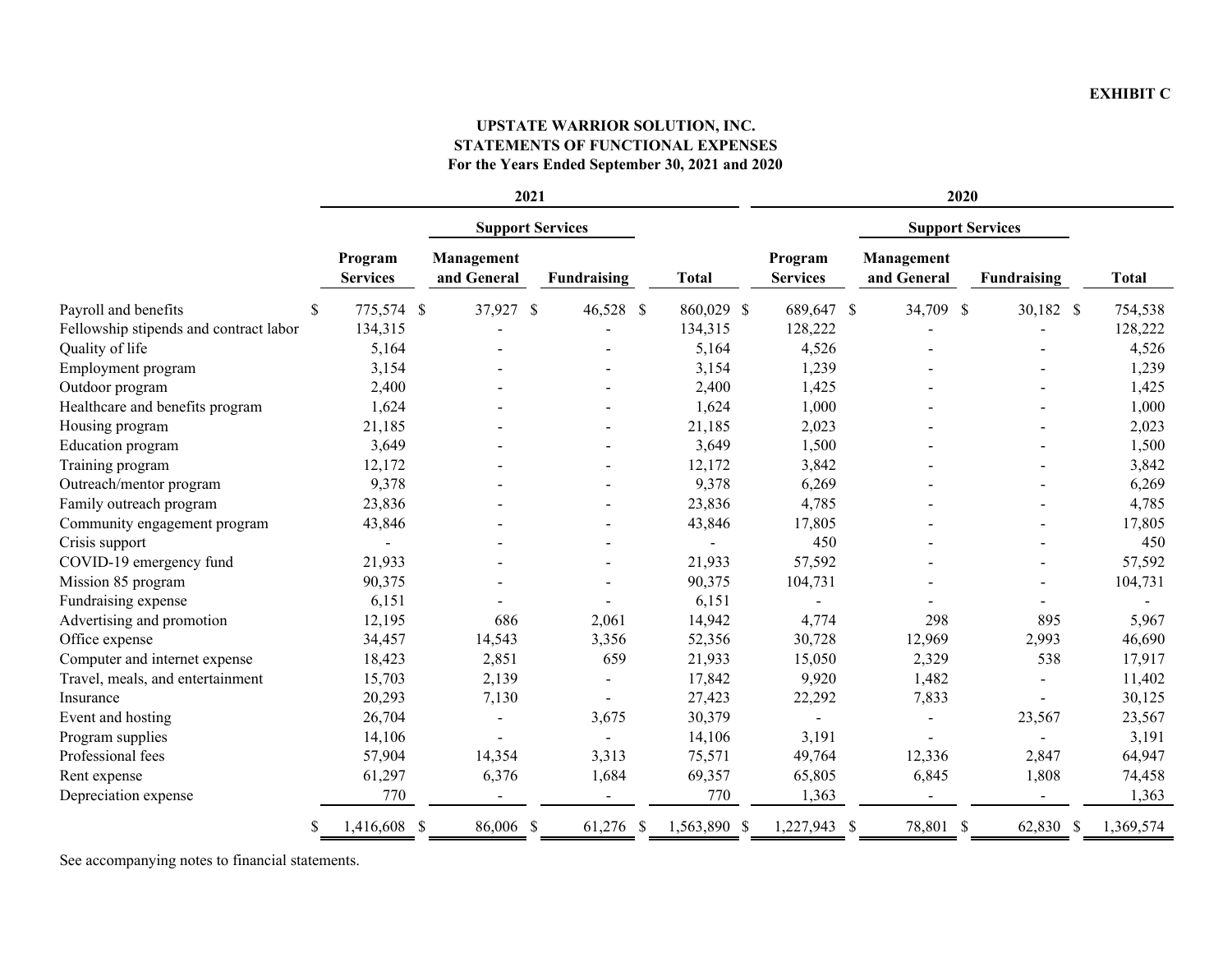# **UPSTATE WARRIOR SOLUTION, INC. STATEMENTS OF CASH FLOWS For the Years Ended September 30, 2021 and 2020**

|                                                           | 2021            | 2020            |
|-----------------------------------------------------------|-----------------|-----------------|
| Cash flows from operating activities:                     |                 |                 |
| Increase (decrease) in net assets                         | \$<br>1,627,743 | \$<br>(50, 734) |
| Adjustments to reconcile change in net assets to net cash |                 |                 |
| provided by operating activities:                         |                 |                 |
| Depreciation                                              | 770             | 1,363           |
| Unrealized gains on investments                           | (27, 554)       | (6, 583)        |
| Loss on disposal of property and equipment                |                 | 17,500          |
| Grant income recorded for forgiveness of PPP loan         | (144, 835)      |                 |
| (Increase) decrease in assets:                            |                 |                 |
| Accounts receivables                                      | (21, 332)       | 20,402          |
| Capital campaign pledges receivable                       | (645,000)       |                 |
| Grants receivable                                         | (52, 850)       | 63,515          |
| Deposits                                                  |                 | (847)           |
| Increase (decrease) in liabilities:                       |                 |                 |
| Accounts payable and accrued expenses                     | 7,614           | 42,306          |
| Deferred revenue                                          | (9,651)         | 37,305          |
| Net cash provided by operating activities                 | 734,905         | 124,227         |
| Cash flows from financing activities:                     |                 |                 |
| Proceeds from borrrowing on PPP loan                      | 144,542         | 144,835         |
| Net cash provided by financing activities                 | 144,542         | 144,835         |
| Cash flows from investing activities:                     |                 |                 |
| Purchase of investments                                   |                 | (126, 400)      |
| Realized losses on investments                            | (609)           | (430)           |
| Net cash used in investing activities                     | (609)           | (126, 830)      |
| Net increase in cash and cash equivalents                 | 878,838         | 142,232         |
| Cash and cash equivalents at beginning of year            | 529,835         | 387,603         |
| Cash and cash equivalents at end of year                  | \$<br>1,408,673 | \$<br>529,835   |

Schedule of non-cash financing and investing activities:

During the year ended September 30, 2021, the Organization received \$37,903 in non-cash donations.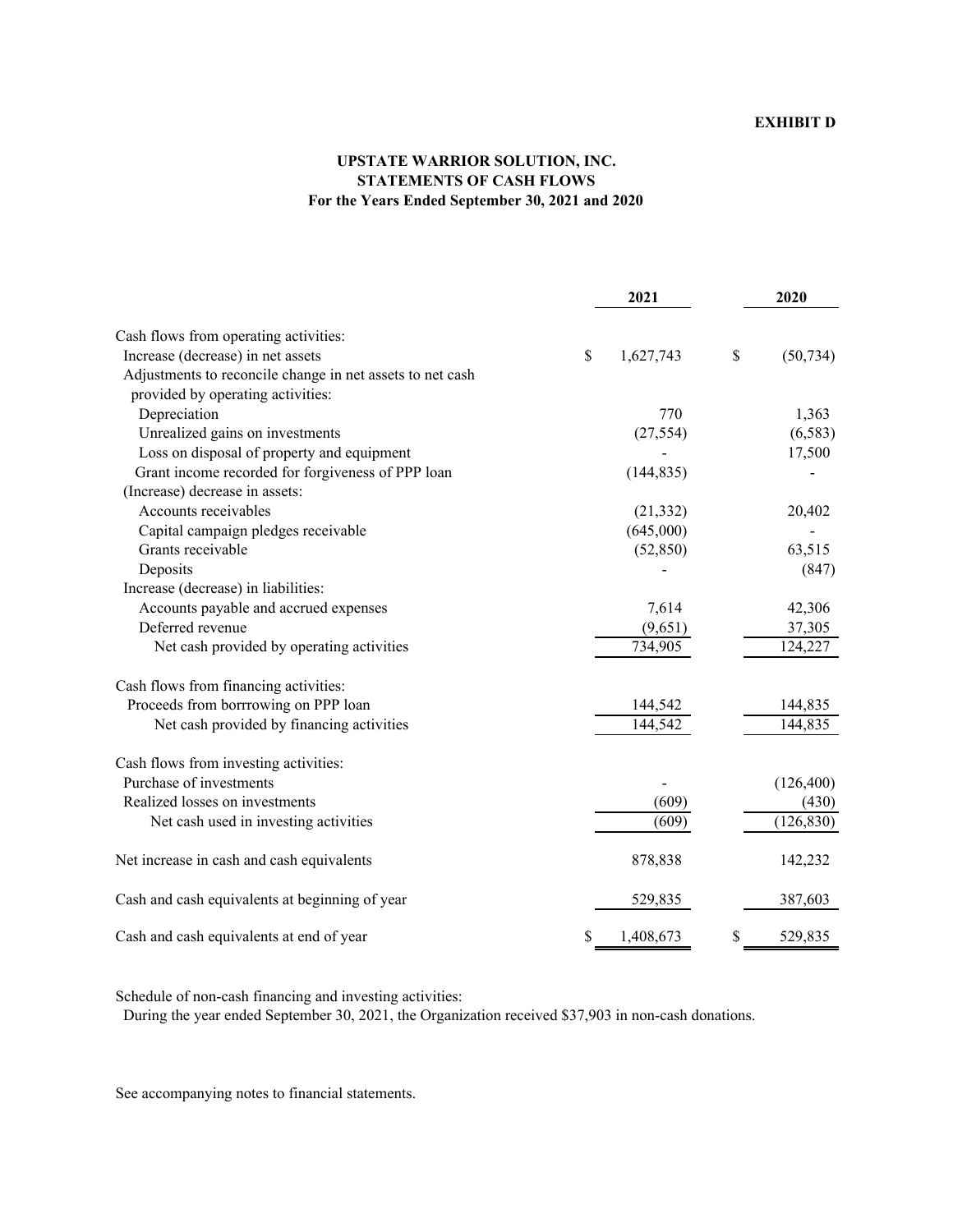## **1) SUMMARY OF SIGNIFICANT ACCOUNTING POLICIES**

#### **a) Nature of Organization**

Upstate Warrior Solution, Inc. ("the Organization") is incorporated under the laws of the state of South Carolina as a not-for-profit organization and has been authorized to transact business as a not-for-profit organization within the state of South Carolina. The Organization is established to connect warriors and their families to the resources they need, and to guide them through the process of developing realistic solutions for a variety of areas in their lives. A warrior is any service member who is currently serving or has served, regardless of military branch, nature of discharge, current status, or troubling past. The Organization's primary program services are warrior outreach, healthcare, education and training, housing, and employment.

#### **b) Basis of Accounting**

The financial statements of the Organization have been prepared on the accrual method of accounting in accordance with accounting principles generally accepted in the United States of America.

#### **c) Financial Statement Presentation**

These financial statements have been prepared to focus on the Organization as a whole and to present transactions according to the existence or absence of donor-imposed restrictions in conformity with recommendations of the Financial Accounting Standards Board ("FASB") in the *Accounting Standards Codification* ("ASC"). This guidance requires that unconditional promises to give be recorded as receivables and revenues and requires the Organization to distinguish between contributions received for each net asset category in accordance with donor-imposed restrictions. It establishes standards for external financial reporting by not-for-profit organizations and requires that resources be classified for accounting and reporting purposes into two net asset categories based on the existence or absence of donor-imposed restrictions. Accordingly, net assets of the Organization and changes therein are classified and reported as follows:

**Net assets without donor restrictions -** Net assets not subject to donor-imposed stipulations and currently available for operating purposes under the direction of the Board of Directors ("the Board"), designated by the Board for specific purposes, or invested in property and equipment.

**Net assets with donor restrictions -** Net assets subject to donor-imposed stipulations that may or will be met, either by actions of the Organization and/or the passage of time. When a restriction expires, net assets with donor restrictions are reclassified to net assets without donor restrictions and are reported in the Statements of Activities as net assets released from restrictions.

### **d) Contributions and Revenue**

Contributions received are recorded as net assets with donor restrictions or net assets without donor restrictions depending on the existence of any donor restrictions. Contributions are recognized when received or when the donor makes an unconditional promise to give to the Organization. Contributions which are restricted by the donor are reported as increases in net assets with donor restrictions. Net assets with donor restrictions are reclassified to net assets without donor restrictions upon the satisfaction of the time or purpose restrictions.

Noncash contributions are recorded as support at their estimated fair value at the date they are placed into service or are sold. Such donations are reported as unrestricted support unless the donor has restricted the donated asset to a specific purpose. Gifts of long-lived assets with explicit restrictions that specify how the assets are to be used are reported as restricted support.

#### **e) Cash and Cash Equivalents**

Cash and cash equivalents consist of cash on hand, cash balances in depository institutions, and money market balances. For purposes of the Statements of Cash Flows, the Organization considers cash and liquid investments with original maturities of three months or less to be cash and cash equivalents.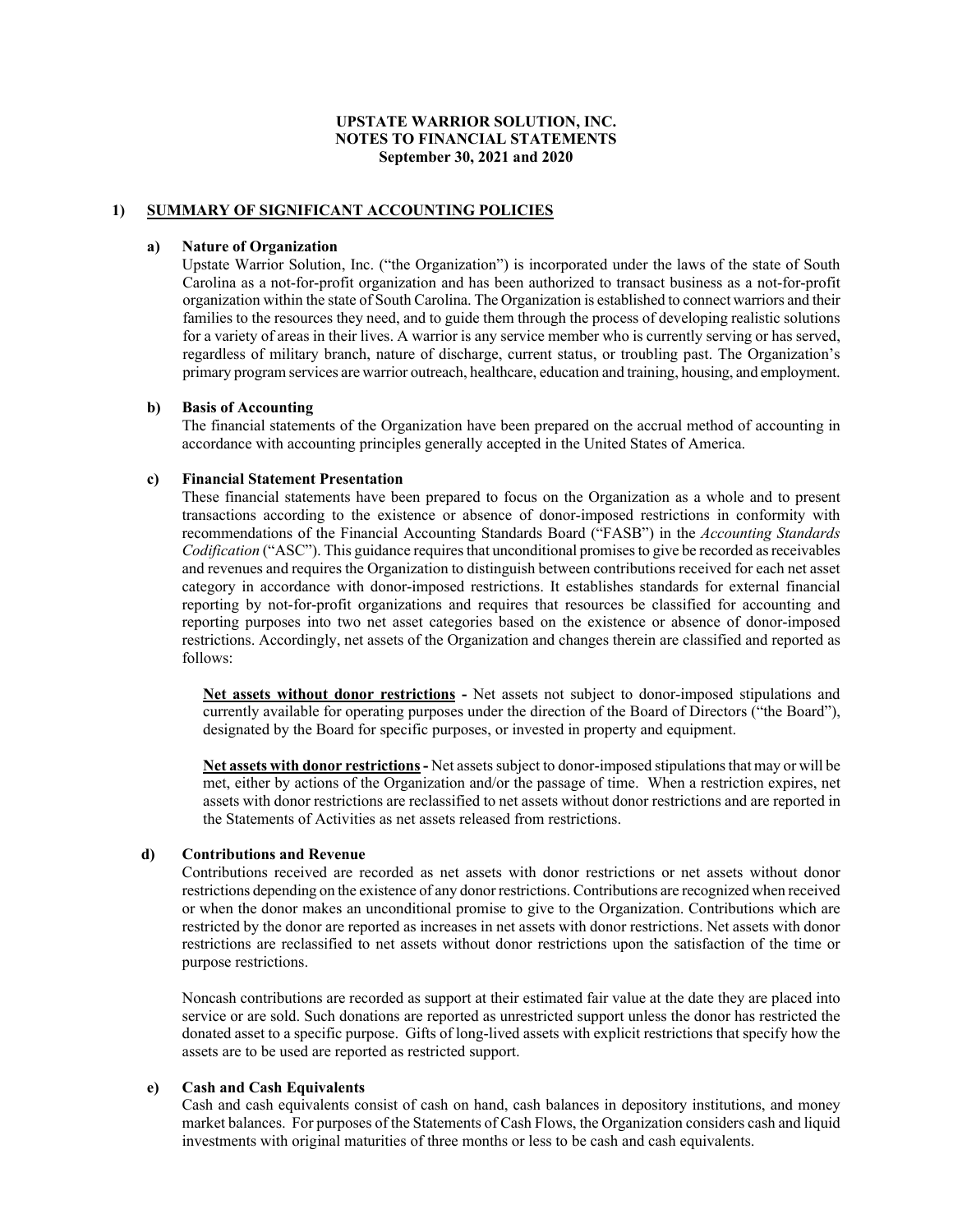## **1) SUMMARY OF SIGNIFICANT ACCOUNTING POLICIES, continued**

#### **f) Investments**

Investments are reported at fair market value and are comprised of mutual funds. The investments are maintained at a local community foundation and are not insured.

#### **g) Accounts, Pledges, and Grants Receivable**

Receivables are expected to be collected within one year. Management evaluates receivables and records an allowance for uncollectible receivables based upon an estimate of losses to be sustained. Uncollectible amounts are charged against the allowance account when management determined the possibility of collection is remote. There was no allowance for uncollectible accounts, pledges or grants receivable at September 30, 2021 and 2020. Pledges receivable relate to a capital campaign undertaken by the Organization in the current fiscal year.

#### **h) Land Held for Sale**

From time to time, the Organization may receive gifts of property. In accordance with donor intent, the Organization has offered the land for sale.

#### i**) Property and Equipment**

Leasehold improvements, furniture, and equipment with values over \$1,000 are capitalized, with purchases being recorded at cost and donations being recorded as contributions at their estimated fair market value. Leasehold improvements are depreciated using the straight-line method over the shorter of the remaining lease term or their estimated useful lives. Furniture and equipment are depreciated using the straight-line method over their estimated useful lives (three to five years).

### **j) Donated Services and Goods**

A number of unpaid volunteers have made significant contributions of their time to the Organization. Donated services are recognized as contributions if the services (a) create or enhance nonfinancial assets or (b) require specialized skills, are performed by people with those skills, and would otherwise be purchased by the Organization. Volunteers also provided services throughout the year that are not recognized as contributions in the financial statements since the recognition criteria was not met.

Donations of goods and equipment are recorded as contributions at their estimated fair value at the date of donation. Such donations are reported as increases in net assets without donor restrictions unless the donor has restricted the donated asset to a specific purpose. Assets donated with explicit restrictions regarding their use and contributions of cash that must be used to acquire property and equipment are reported as contributions with donor restrictions. Absent donor stipulations regarding how long those donated assets must be maintained, the Organization reports expirations of donor restrictions when the donated or acquired assets are placed in service as instructed by the donor. The Organization reclassifies net assets with donor restrictions to net assets without donor restrictions at that time.

#### **k) Income Taxes**

The Organization is exempt from Federal and State income taxes as an organization described in Section 501(c)(3) of the Internal Revenue Code. The Organization has adopted the provisions of the *Accounting for Uncertainty in Income Taxes* topic of FASB ASC. This guidance addresses the accounting uncertainty in income taxes recognized in an organization's financial statements and prescribes a threshold of more-likelythan-not for recognition and derecognition of tax positions taken or expected to be taken in a tax return. It also provides related guidance on measurement classification, interest and penalties, and disclosure. The Organization has determined that it has no uncertain tax positions requiring accrual and disclosure.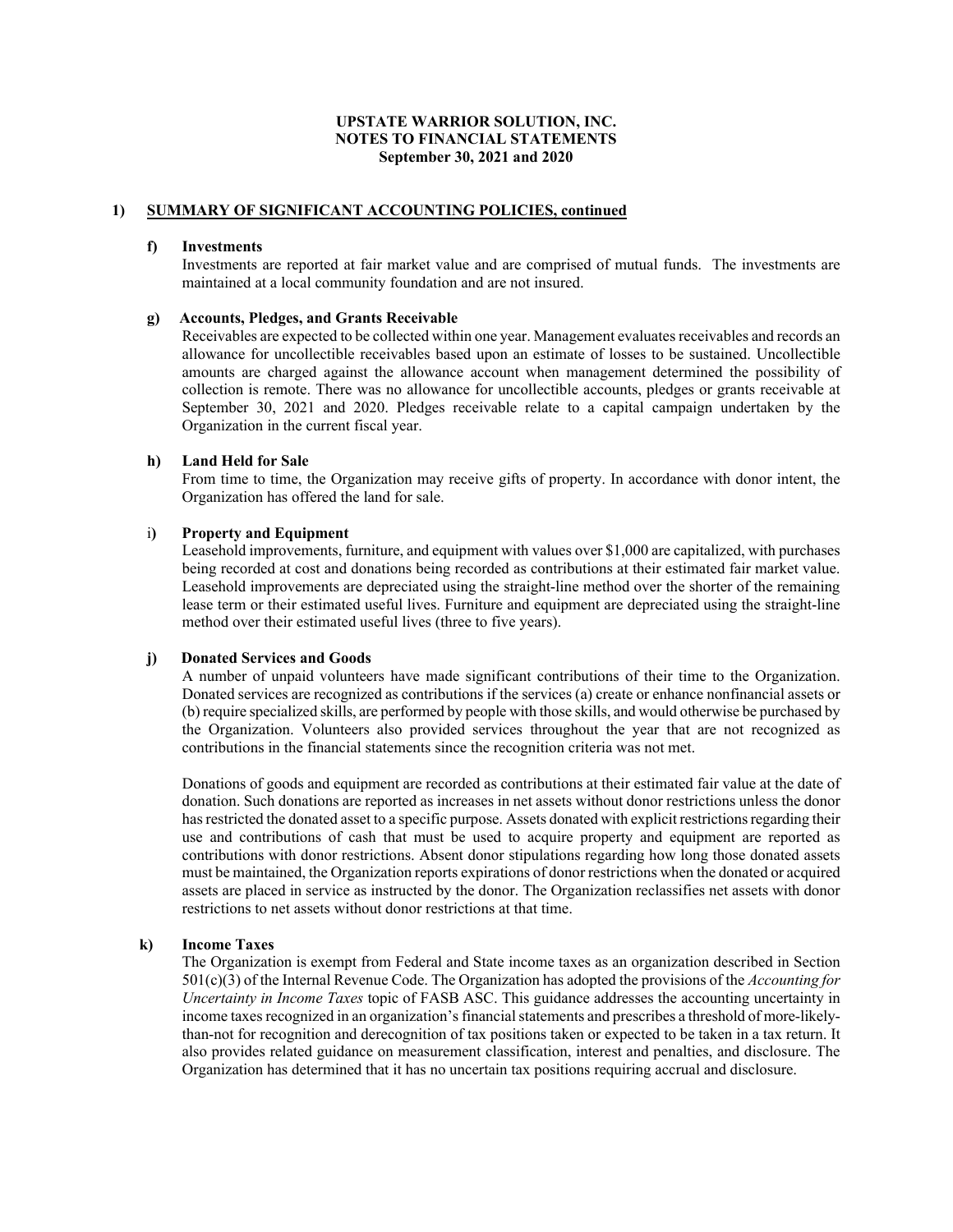## **1) SUMMARY OF SIGNIFICANT ACCOUNTING POLICIES, continued**

#### **l) Use of Estimates**

The preparation of financial statements in conformity with generally accepted accounting principles requires management to make estimates and assumptions that affect certain reported amounts and disclosures. Accordingly, actual results could differ from those estimates.

#### **m) Functional Allocation of Expenses**

The costs of providing the various programs and activities have been summarized on a functional basis in the Statements of Activities. Accordingly, certain costs have been allocated among the programs and supporting services benefited. Payroll and benefits are allocated based on each employee's allocated time. Other expenses are allocated based on management's estimates.

## **2) CASH AND CASH EQUIVALENTS**

 The Organization maintains bank and investment accounts at several banking institutions. Accounts at each institution are insured by the Federal Deposit Insurance Corporation ("FDIC") up to \$250,000. At September 30, 2021, the Organization's uninsured cash balances total \$915,193. Management believes that, due to the strength of the financial institutions, the Organization is not exposed to any significant credit risk on cash and cash equivalents.

## **3) PROPERTY AND EQUIPMENT**

Property and equipment at September 30, 2021 and 2020 are summarized as follows:

|                               | 2021        |     | 2020      |
|-------------------------------|-------------|-----|-----------|
| Leasehold improvements        | \$<br>4,854 | S   | 4,854     |
| Furniture                     | 39,377      |     | 39,377    |
| Equipment                     | 7,022       |     | 7,022     |
|                               | 51,253      |     | 51,253    |
| Less accumulated depreciation | (51,253)    |     | (50, 483) |
|                               | \$<br>$-0-$ | \$. | 770       |

Depreciation expense for the years ended September 30, 2021 and 2020 was \$770 and \$1,363, respectively.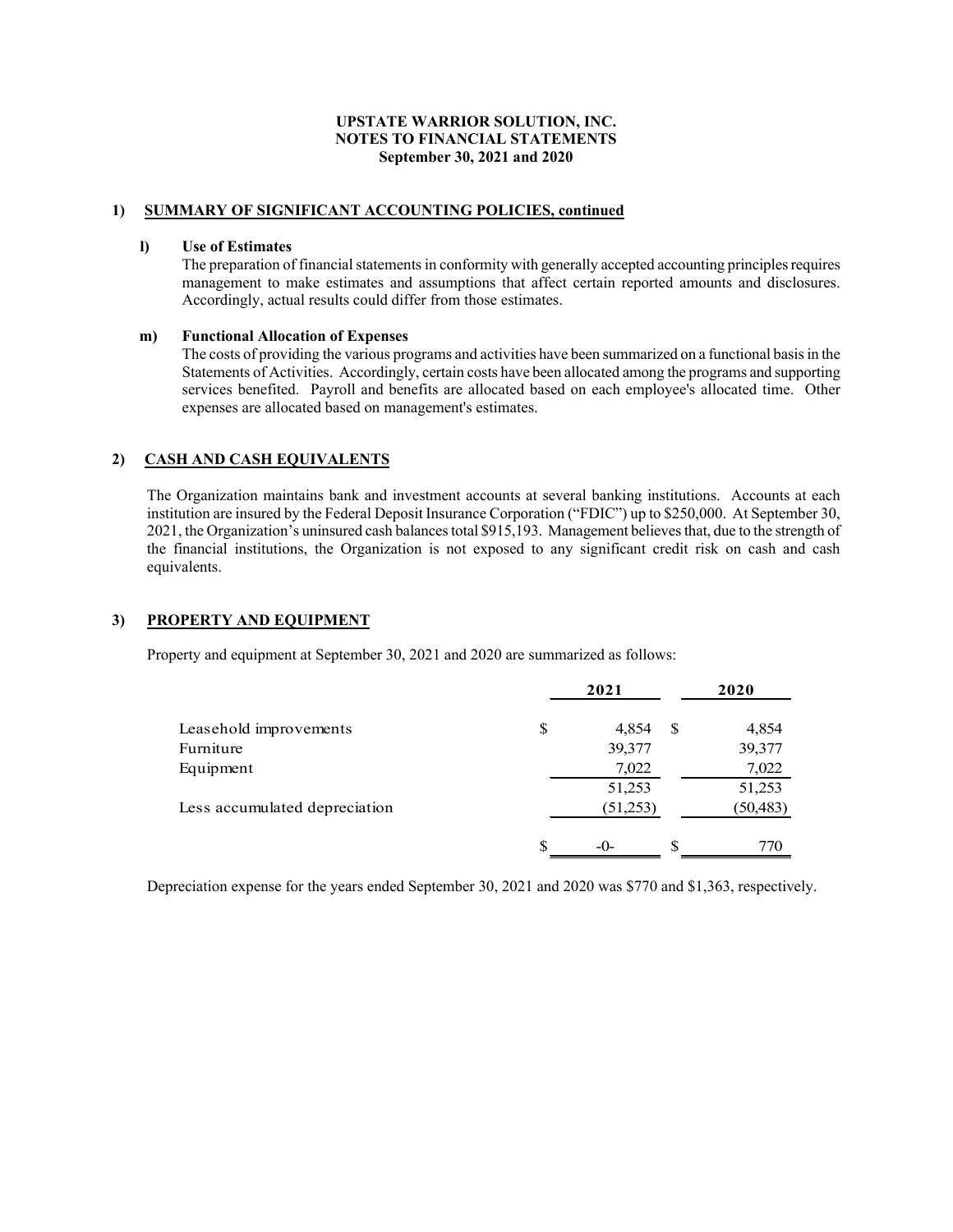## **4) NOTES PAYABLE**

During the year ended September 30, 2020, the Organization borrowed \$144,835 through the Paycheck Protection Program ("PPP") under the Coronavirus Aid, Relief, and Economic Security Act ("the CARES Act"). During the current fiscal year, the Organization met the requirements for total forgiveness and the loan was legally forgiven on June 9, 2021. The amount forgiven is included in the current year grant income on the Statement of Activities.

During the current fiscal year, the Organization determined its eligibility under round two of the PPP and borrowed \$144,542 from a bank under this program in March 2021. Unless otherwise forgiven in whole, the Organization must pay monthly principal and interest payments on the outstanding principal balance of the loan amortized over the term of the loan, beginning on the date required under the CARES Act until the maturity date when the entire principal balance remaining unpaid, along with all accrued and unpaid interest, will be due and payable in full. Interest accrues during any deferral period. The amount borrowed is reported in the current fiscal year as a note payable on the Statements of Financial Position. Subsequent to September 30, 2021, the Organization met the conditions for complete forgiveness. See Note 10 for further discussion.

### **5) NET ASSET DESIGNATIONS AND RESTRICTIONS**

Substantially all of the restrictions on the net assets at September 30, 2021 and 2020 were related to funds raised for ongoing efforts to help prepare the Organization for future needs and service to the community.

Net assets with donor restrictions are available for the following purposes at September 30, 2021 and 2020:

|                                  |    | 2021      |    | 2020    |
|----------------------------------|----|-----------|----|---------|
| Capital Campaign                 | S  | 1,337,336 | S  |         |
| Chaplain Program                 |    | 40,700    |    | 3,000   |
| COVID Assistance                 |    | 5,317     |    |         |
| Covid-19 Relief Program          |    |           |    | 2,408   |
| Edge4Vets Program                |    |           |    | 3,500   |
| Endowment Funds                  |    | 152,200   |    | 152,200 |
| <b>Fullerton Foundation</b>      |    | 111,755   |    |         |
| <b>GCRA</b> Program              |    |           |    | 17,500  |
| Mental Health Program            |    |           |    | 3,000   |
| Mission 85 Program               |    | 67,019    |    | 12,444  |
| NVI Program                      |    |           |    | 1,076   |
| Reimbursable Grant               |    | 8,291     |    |         |
| Suicide Prevention               |    | 5,500     |    |         |
| WarriorServe Technology          |    |           |    | 5,000   |
| Workforce Development/Fellowship |    |           |    | 150,000 |
|                                  | \$ | 1,728,118 | \$ | 350,128 |

Net assets are released from restrictions by incurring expenses satisfying the restricted purposes, by the occurrence of other events specified by donors, or by being released from restrictions by the donors. Net assets with donor restrictions of \$842,700 and \$707,928 were released from restrictions for the years ended September 30, 2021 and 2020, respectively.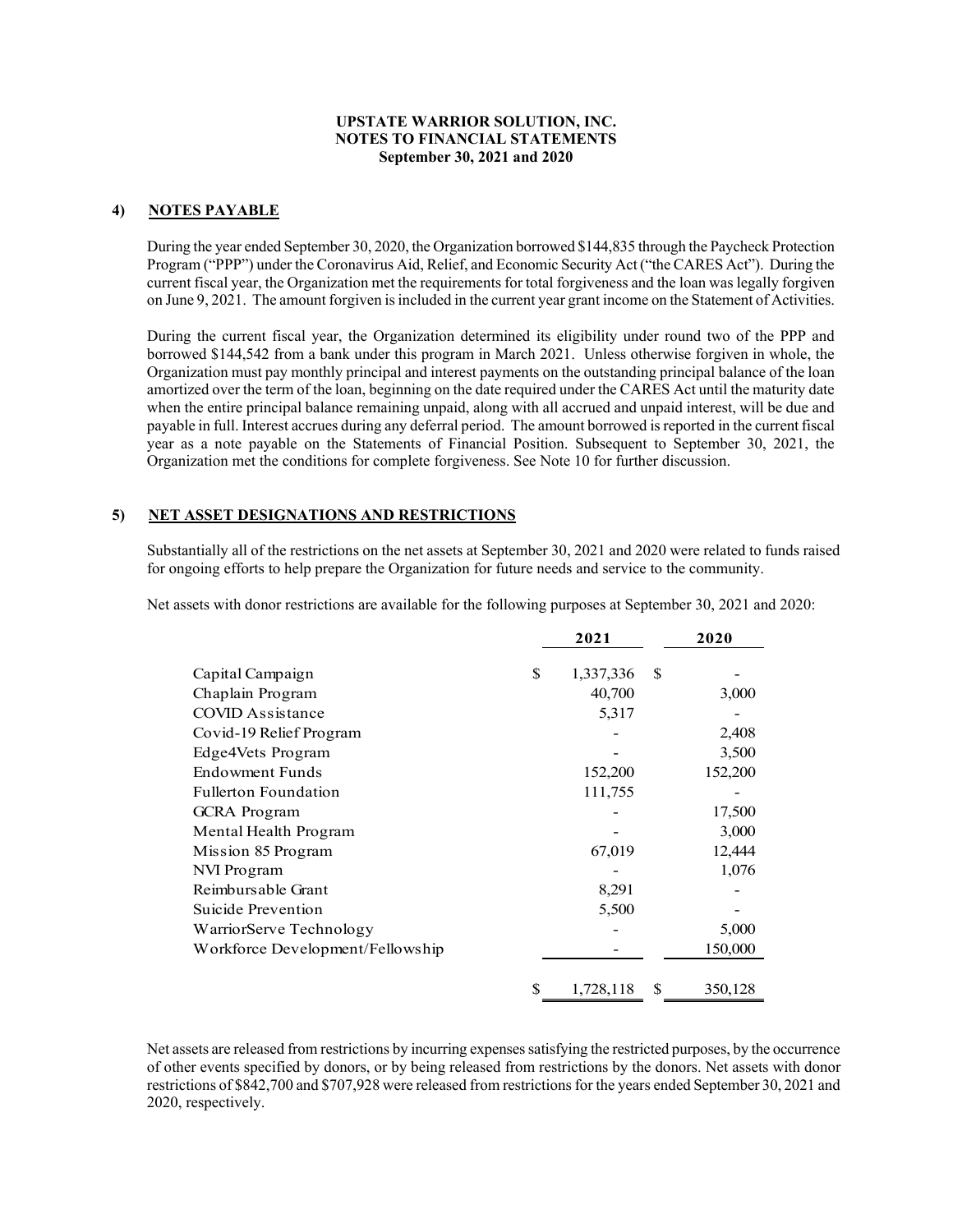### **5) NET ASSET DESIGNATIONS AND RESTRICTIONS, continued**

During current fiscal year, the Organization initiated a capital campaign to raise temporarily restricted funds for the development of a Veteran Resource Center to serve the local community. These funds are temporarily restricted for project construction, future lease payments, and facility operations. In the next fiscal year these funds will be transferred to a new wholly owned subsidiary of the Organization called UWS Properties, Inc., which will own the property. This subsidiary is pending a  $501(c)(2)$  designation by the Internal Revenue Service.

## **6) DONATED SERVICES, MATERIAL AND LEASED SPACE**

During the years ended September 30, 2021 and 2020, the Organization recorded \$37,903 and \$25,165, respectively, in donated services, material and leased space.

During the year ended September 30, 2021, the Organization received \$27,903 in donated goods and services related to fundraising activities and \$10,000 in donated goods and services to support programs of the Organization. During the year ended September 30, 2020, the Organization received \$11,767 in donated goods and services related to fundraising activities.

The Organization leases office space in Greenville under an operating lease renewed through March 2022. The lease was renewed during the current fiscal year for seven months at \$5,404 per month. Prior to the current lease renewal, the monthly rent was \$4,323.

In the current fiscal year, the Organization renewed the lease of a field office in Spartanburg for a term of twelve months at a rate \$889 per month. Prior to the lease renewal, the lease was \$847 per month.

During the year ended September 30, 2020, the Organization began leasing a field office in Clemson for a term of twelve months at a rate of \$1,500 per month. During the current fiscal year that lease was not renewed.

The difference between the estimated fair market rental rates and the actual rates paid under the above leases is included in donated services, material and leased space and totaled \$-0- and \$23,554 in the years ended September 30, 2021 and 2020, respectively.

The Organization subleases space in its Greenville office to tenants under separate lease agreements with each and recorded \$24,042 and \$23,416 in sublease rental income during the years ended September 30, 2021 and 2020, respectively. Under the terms of the subleases, the tenants are required to pay annual rents plus a 2% rent escalator in subsequent years. The lease terms, including renewal options, generally extend until March 2022, which is when the Organization's lease term for the Greenville office space expires.

## **7) CONCENTRATIONS**

During the years ended September 30, 2021 and 2020, the Organization received unrestricted grant revenue of \$150,000 and \$310,000, respectively, from a major U.S. corporation. No other donors contributed a significant portion of the Organization's unrestricted total revenues for the years ended September 30, 2021 and 2020.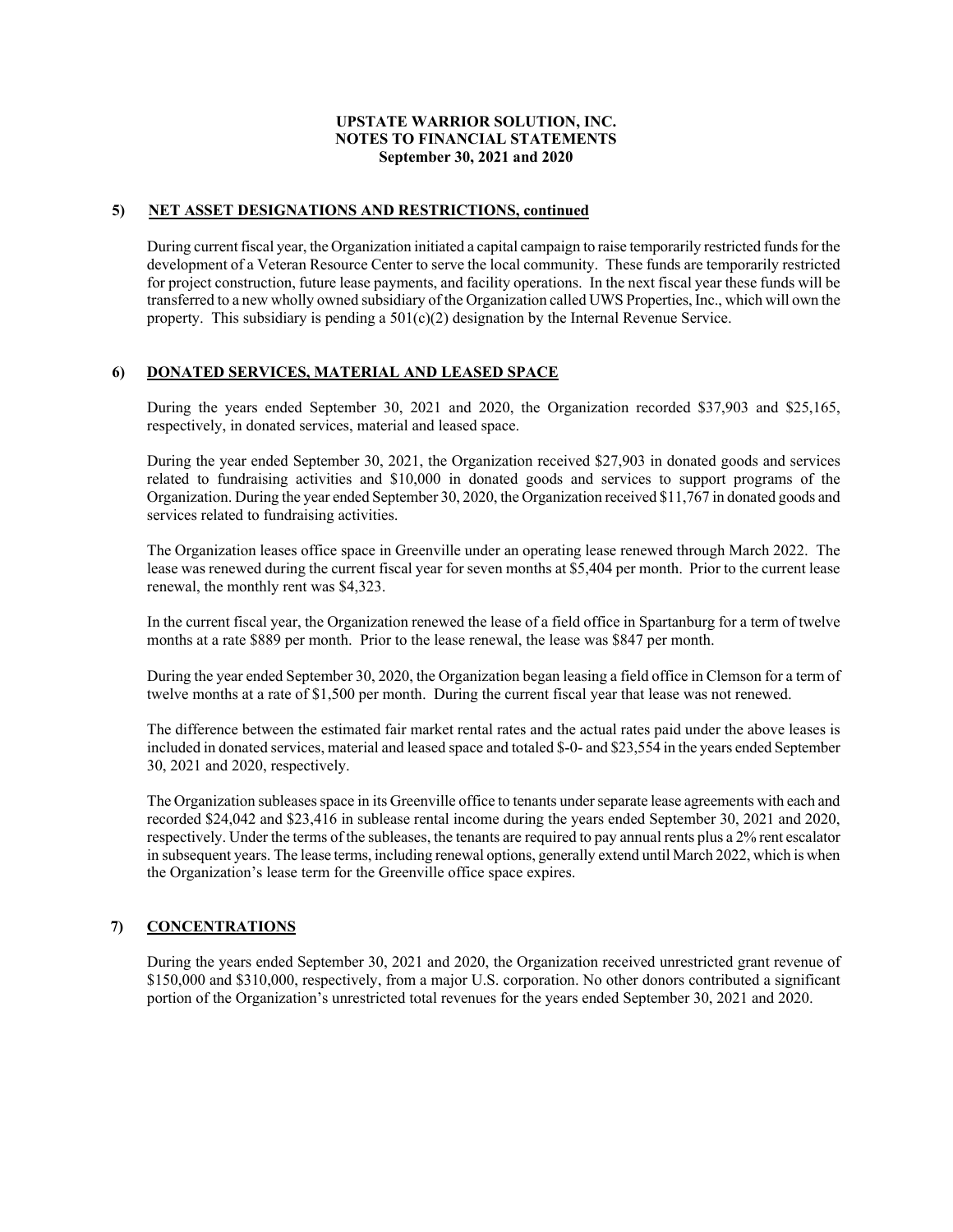## **8) FAIR VALUES OF FINANCIAL INSTRUMENTS**

The Organization has adopted the provisions of the *Fair Value Measurement and Disclosures* topic of FASB ASC. This guidance defines fair value, establishes a framework for measuring fair value, and expands disclosures about fair value measurements.

This guidance defines fair value as the price that would be received to sell an asset or paid to transfer a liability in an orderly transaction between market participants at the measurement date. It also establishes a fair value hierarchy, which requires an entity to maximize the use of observable inputs and minimize the use of unobservable inputs when measuring fair value. The standard describes three levels of inputs that may be used to measure fair value. Level 1 inputs represent fair values obtained using quoted prices in active markets. Level 2 inputs represent fair values obtained from observable market data but not from quoted market prices. Level 3 inputs represent unobservable inputs that are supported by little or no market activity and are generally based on the entity's own assumptions.

The following methods and assumptions are used to estimate the fair value of each financial instrument:

**Cash and cash equivalents, investments, accounts payable, accrued expenses, other liabilities** - the carrying values approximate fair value due to their short maturities.

**Contributions, Other, and Grants Receivable** - the carrying values approximate fair value due to their short maturities.

#### **9) LIQUIDITY AND AVAILABILITY OF FINANCIAL ASSETS**

The following table reflects the Organization's financial assets as of September 30, 2021, reduced by amounts not available for general expenditure within one year. Financial assets are considered unavailable because certain net assets are donor restricted (see Footnote 3). The Organization has the following financial assets that could readily be made available within one year of the Statements of Financial Position date to fund expenses without limitations:

| Financial assets:                                                                      |    |             |
|----------------------------------------------------------------------------------------|----|-------------|
| Cash and cash equivalents                                                              | \$ | 1,408,673   |
| Investments                                                                            |    | 191,513     |
| Accounts and pledges receivable                                                        |    | 676,755     |
| Grants receivable                                                                      |    | 133,998     |
| Deposits                                                                               |    | 847         |
| Financial assets, at year-end                                                          |    | 2,411,786   |
| Less those unavailable for general expenditures within one year due to:                |    |             |
| Donor imposed restrictions:                                                            |    |             |
| Restrictions by donor with purpose restrictions                                        |    | (1,728,118) |
| Financial assets available to meet cash needs for general expenditures within one year | S  | 683,668     |

The Organization has a policy to structure its financial assets to be available as its general expenses, liabilities, and other obligations come due. The Organization monitors its liquidity so that it is able to meet its operating needs and other contractual commitments while maximizing the investment of its excess operating cash.